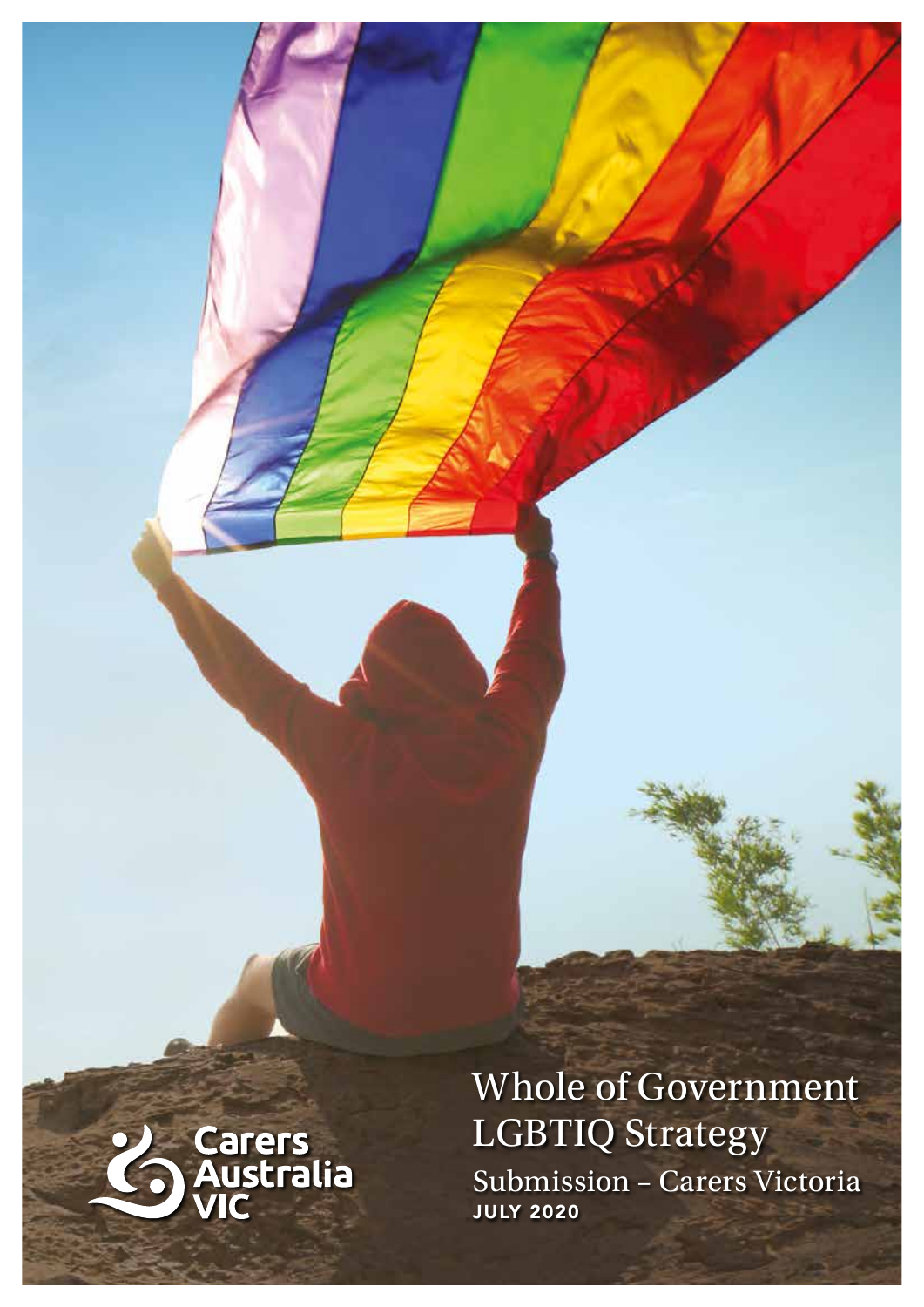### **Contents**



**LGBTIQ** Carer Facts

### 8

Recommendations for improving availability and access to appropriate respite for LGBTIQ Carers

### 2

Recommendations

### 9

How does the government better support LGBTIQ carers in the community?

### 4

How does the government ensure that carer services are LGBTIQ inclusive?

### 10

Further organisational suggestions

## Introduction

Carers Victoria is proud to be making this contribution to the Victorian Whole of Government LGBTIQ Strategy (the Strategy). For many years, Carers Victoria has worked to ensure that our carer services are LGBTIQ inclusive and that LGBTIQ carers feel supported in the community. This has recently been recognised through Rainbow Tick accreditation.

The limited research that is available suggests that LGBTIQ people are more likely to be carers than non LGBTIQ people.<sup>1</sup> In a national survey of the health and wellbeing of 3,800 gay, lesbian, bisexual and transgender Australians, more than one quarter of

respondents identified as carers.<sup>2</sup> Previous Carers Victoria research into the challenges LGBTIQ carers face compared to non-LGBTIQ carers suggests they are more likely to experience high rates of discrimination and victimisation, less likely to access any form of service and must manage heteronormative assumptions about their lives.<sup>3</sup> This can result in LGBTIQ carers seeking support late and through crisis.

LGBTIQ carers may not have family who can support them, so they rely on other community members, friends, or partners to provide informal respite.<sup>4</sup>

- *1 Karen Fredriksen-Goldsen, "Resilience and disparities among lesbian, gay, bisexual, and transgender older adults", in Integrating*  lesbian, gay, bisexual, and transgender older adults into aging policy and practice, ed. Robert Hudson (Washington: National *Academy on an Aging Society, 2011), 3-7.*
- *2 Willam Leonard et al., "Private Lives 2: The second national survey of the health and wellbeing of gay, lesbian, bisexual and transgender (GLBT) Australians," The Australian Research Centre in Sex, Health & Society Monograph Series, no. 86 (2012), La Trobe University: Melbourne*
- *3 Jennifer Martin, Meredith Butler, Anne Muldowney, and Gabriel Aleksandrs, "Impacts of regulatory processes on the experiences of carers of people in LGBTIQ communities living with mental illness or experiencing a mental health crisis," in Social Science and Medicine 230, (2019), 30-36.*
- 4 Catherine Barrett and Pauline Crameri, "An extra degree of difficulty: An evidence-based resource exploring the experiences and *needs of older LGBTIQ carers and the carers of older LGBTIQ people," Australian Research Centre in Sex, Health and Society, (Melbourne: La Trobe University, 2015)*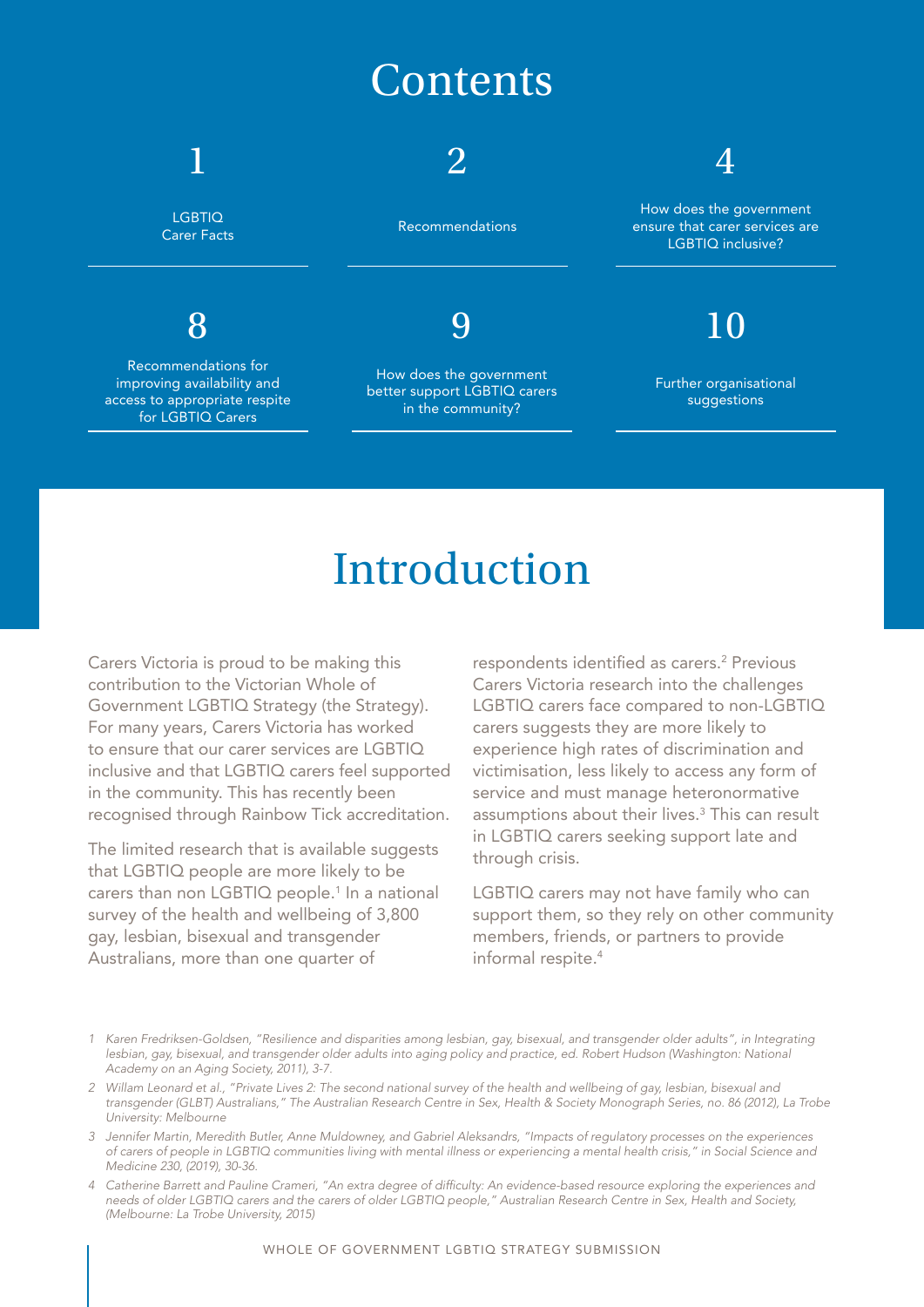## LGBTIQ Carer Facts

Many lesbian, gay, bisexual, transgender, intersex and queer (LGBTIQ) people care for a partner, friend or family member. This may be someone living with a disability, mental health challenge, chronic or terminal illness or an older person. LGBTIQ carers and carers of LGBTIQ people need affordable inclusive services to support their caring role.



LGBTIQ carers have diverse experiences, religious, cultural and linguistic backgrounds and 'L-G-B-T-I-Q communities'.

LGBTIQ carers support family and friends with

32% aged related needs

 $\mathcal{O}_{\Omega}$ long term

illness

13% disability

9%

illness, accident or surgery



Between 15-30% of LGBTIQ people are currently in caring roles



Around 33%

of LGBTIQ carers say being LGBTIQ affects how and when they access support services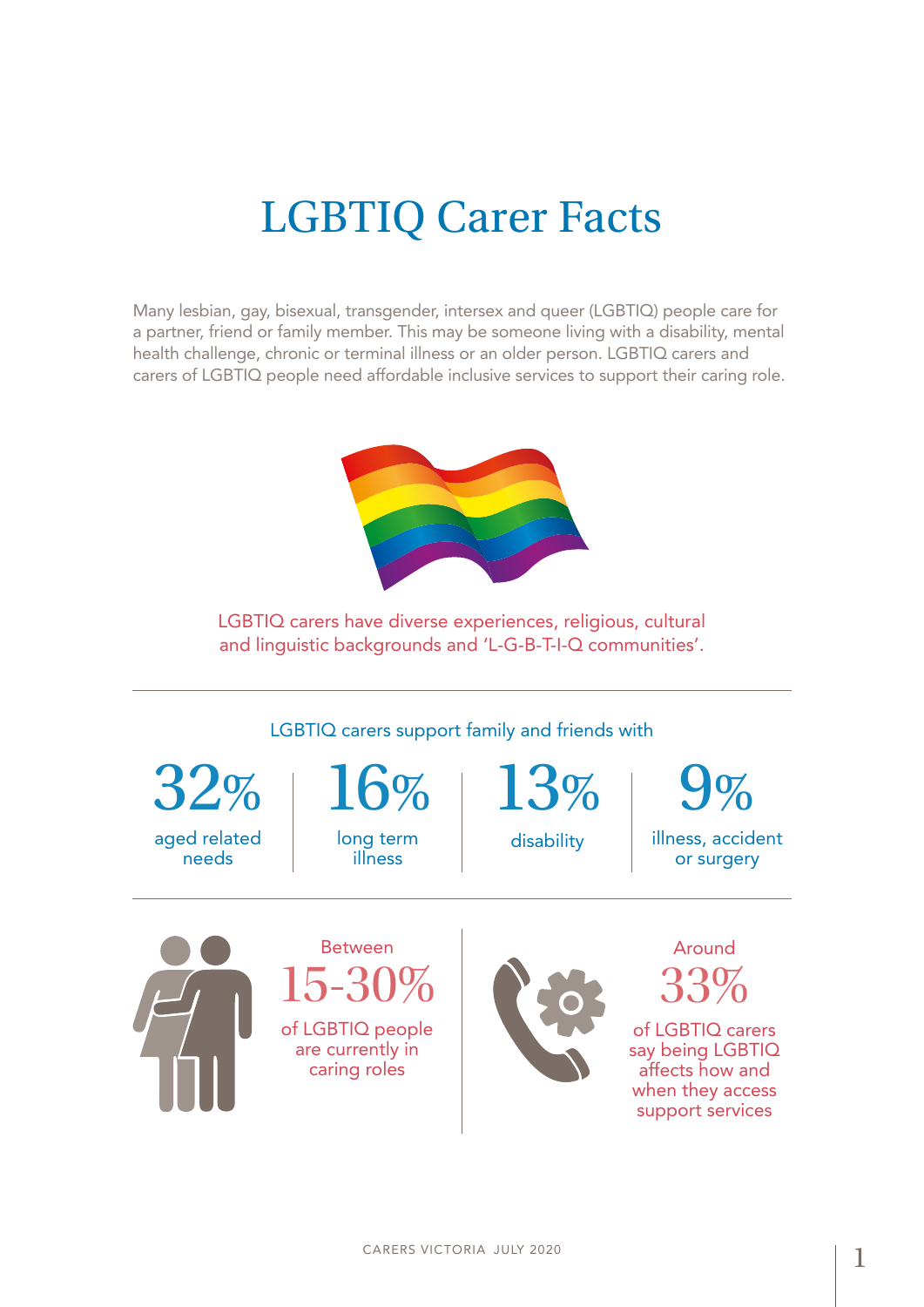

## Recommendations

This submission contains detailed recommendations from research and consultations Carers Victoria has had with carers from LGBTIQ communities. The following comprise a summary of the most pertinent recommendations. Implementation of these recommendations would ensure that people from LGBTIQ communities feel safe in accessing carer service providers as well as increasing broader awareness of the needs and the supports available for carers in LGBTIQ communities.

> "We need inclusive and affirming services that value, celebrate and support LGBTIQ carer and carers of LGBTIQ people."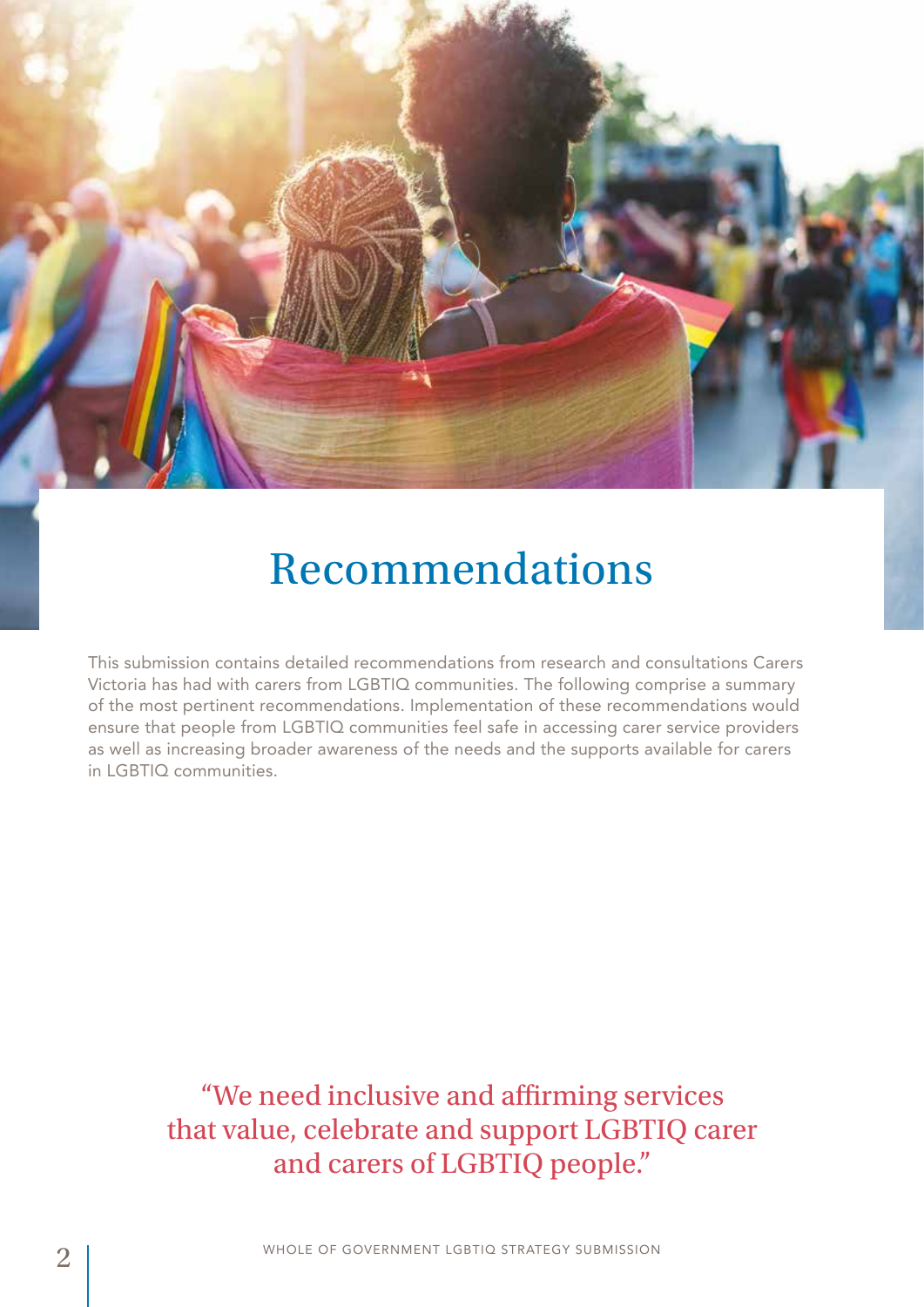

#### RECOMMENDATION 1

Staff in carer service providers to receive training in LGBTIQ inclusion



#### RECOMMENDATION 2

Carer services to employ LGBTIQ staff to work as advocates for LGBTIQ clients



#### RECOMMENDATION 3

Facilitate new and support existing Carer Support groups for LGBTIQ carers



#### RECOMMENDATION 4

Resources, funding and promotion provided to increase uptake of flexible respite in LGBTIQ communities



#### RECOMMENDATION 5

Training to be provided to respite service providers on LGBTIQ inclusion



#### RECOMMENDATION 6

Events created specifically for LGBTIQ carers



#### RECOMMENDATION 7

Staff in LGBTIQ specific services to receive training on the experiences and needs of carers



#### RECOMMENDATION 8

Communications published to increase the awareness of carer services amongst LGBTIQ communities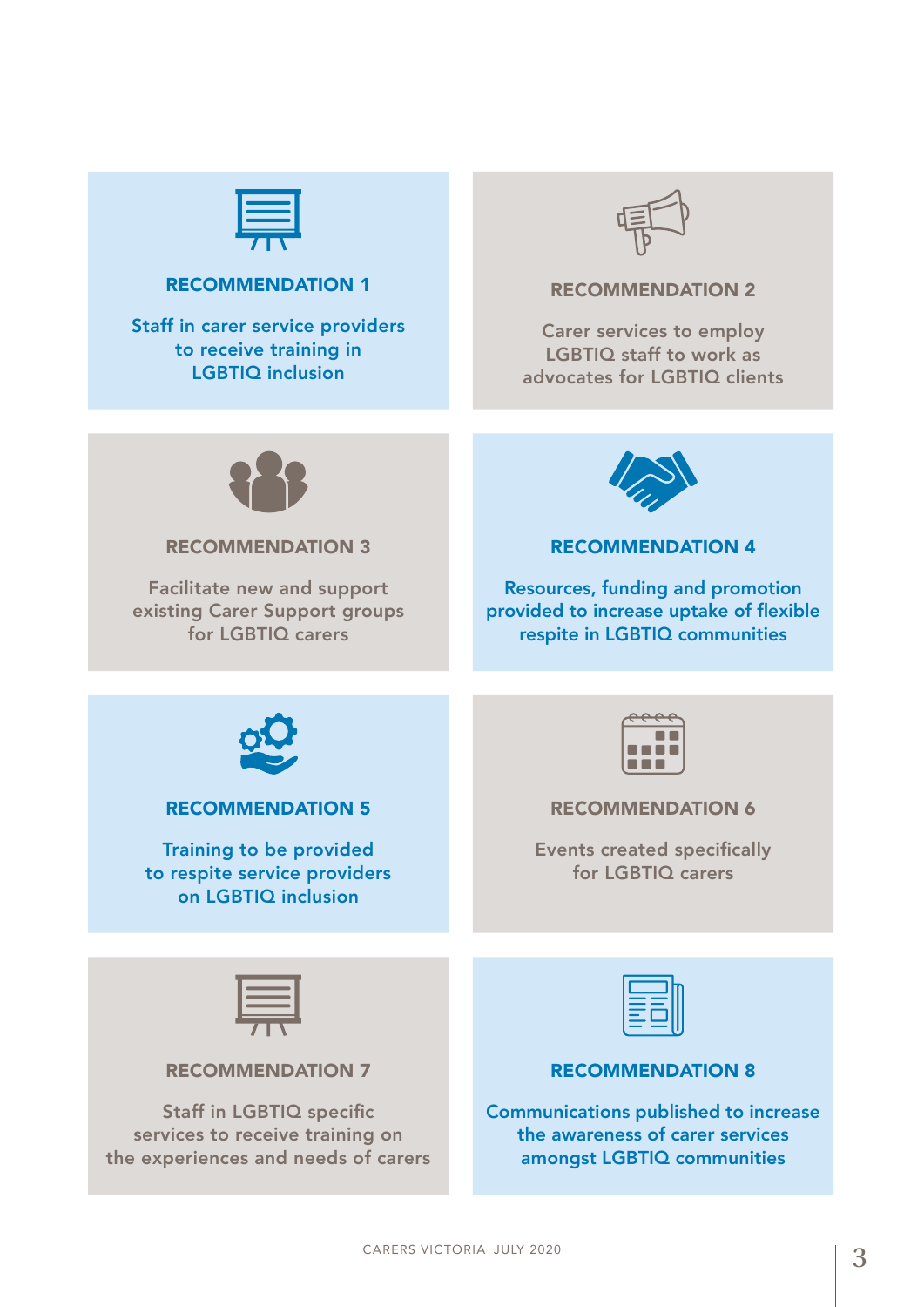## How does the government ensure that carer services are LGBTIQ inclusive?

In 2019 Carers Victoria conducted a series of consultations with LGBTIQ carers to learn about their experiences of accessing support from carer service providers and what carer services can do to ensure that they are demonstrating inclusive practice.

#### THE MOST IMPORTANT MEASURES TOWARDS MAKING A SERVICE INCLUSIVE WERE RANKED AS BELOW:



LGBTIQ carers explained the extra burden of having to educate service providers on their own identities. Often services are segregated using a gender binary which exclude gender diverse carers who do not identify as male or female, or can exclude carers with 'nonnormative' gender expression.

Stakeholders emphasised that the first point of contact to a service is often gendered which dissuades carers from accessing services at first contact. For example, intake forms only include options of male or female, respite services which are marketed for "husbands and wives" or activities which segregate based on gender such as Men's Sheds.

It was common that LGBTIQ carers experienced pressure to go "back in the closet" in order to safely access services. This presents a cycle of invisibility for LGBTIQ carers as services don't think they have LGBTIQ clients so make no effort to be inclusive, and LGBTIQ carers do not feel safe to come out.

The LGBTIQ carer consultations identified specific discrimination people within the LGBTIQ communities continue to face when accessing carer services. Most participants had stories of discrimination they had faced in their lives, which continue to influence whether or not they access services.

The mind map to the right provides an outline of all the content participants provided.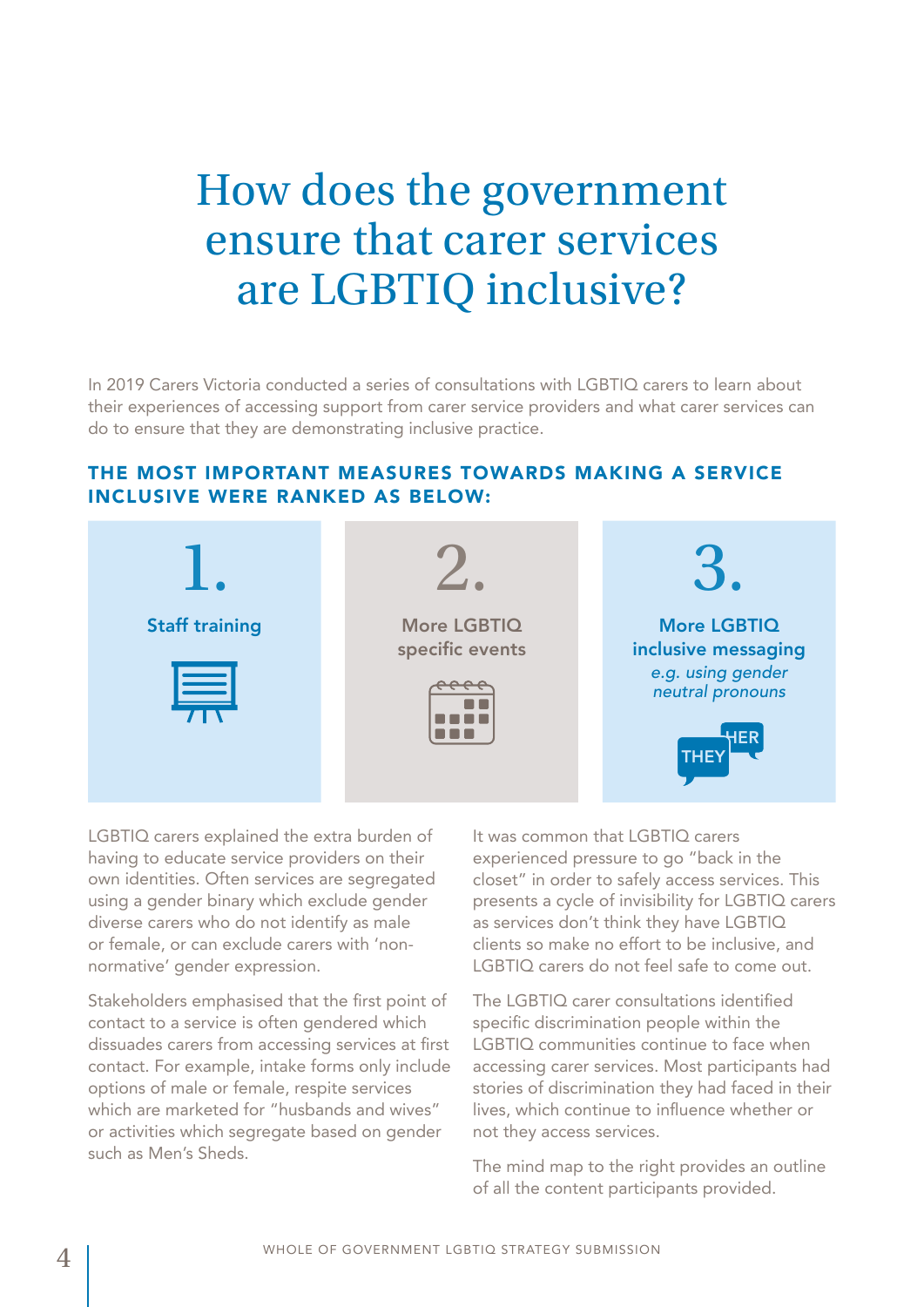

## What makes a service LGBTIQ inclusive? Priendly and

#### **SERVICE** DELIVERY

- › Flexible and adaptable service provision
- › LGBTIQ specific programs
- › Social connection with others in LGBTIQ community
- › LGBTIQ support groups

### PROCESSES VISIBILITY

- › Having my identity reflected in documentation
- › Diverse gender pronoun options on forms
- › Confidentiality
- › Communicating cultural safety
- › Opportunities for feedback and positive action

- › Displayed messages of inclusion
- › Rainbow flags, stickers and lanyards
- › Pronoun pins
- › Attending LGBTIQ events like Pride March
- › Active stances on LGBTIQ issues
- › Relevant promotion

#### STAFF

- non-judgemental
- › Being celebrated and welcomed in all parts of my identity
- › Not assuming I'm heterosexual
- › 'Not phased' reactions to name /gender/pronouns
- › Staff who can advocate for me
- › Staff supported with ongoing training
- › Staff using empowering dialogue
- › Staff receiving information about transition that is positive and inclusive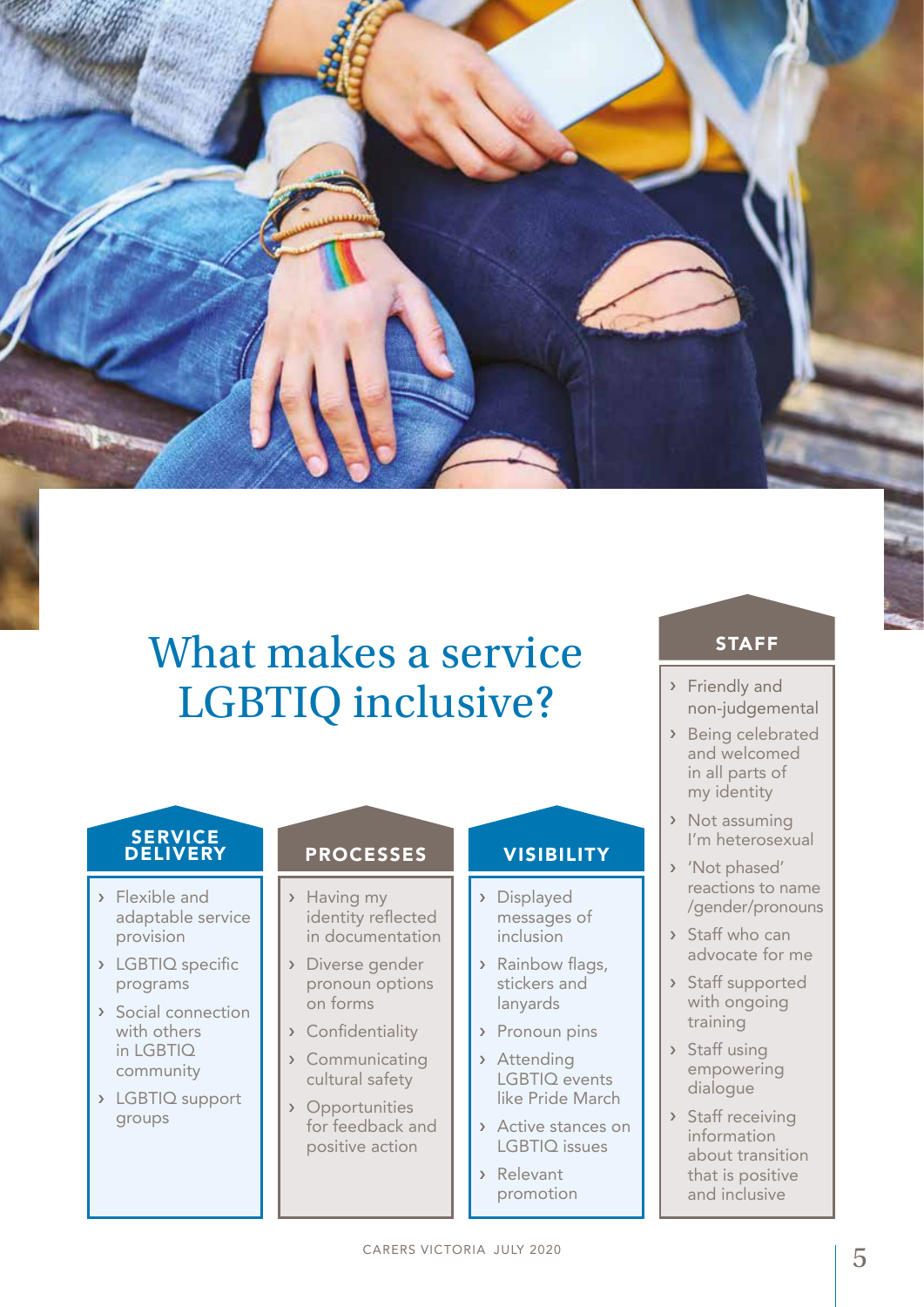The table below outlines detailed feedback received from participants and informs Carers Victoria's recommendations in this submission

| <b>Barrier to access services</b>           | <b>Required Action</b>                                                                                                                                                                                                                                                                                                                                                                 |
|---------------------------------------------|----------------------------------------------------------------------------------------------------------------------------------------------------------------------------------------------------------------------------------------------------------------------------------------------------------------------------------------------------------------------------------------|
| Lack of understanding<br>from staff         | > Where practicable, have LGBTIQ workers providing specific<br>LGBTIQ services e.g. LGBTIQ contract counsellors<br>> Provide regular staff training and develop a training<br>schedule for ongoing professional development<br>> Language guides and scripts for staff                                                                                                                 |
| <b>Assumptions</b><br>about sexuality       | > Provide training for staff in avoiding assumptions about<br>relationships and the gender of a client's partner<br>> Ensure inclusive intake processes (i.e. not asking<br>about relationship status), documents, forms and<br>communication collateral                                                                                                                               |
| <b>Assumptions</b><br>about gender          | > Provide pronoun training<br>> Develop language guides for staff in order to avoid<br>using gendered words<br>> Provide trans and gender diverse training<br>> Ensure inclusive intake processes occur                                                                                                                                                                                |
| <b>Assumptions about</b><br>intersex status | > Provide training for staff about heteronormativity,<br>i.e. making assumptions based on normative ideas<br>of 'male' and 'female' bodies<br>> Provide intersex specific training<br>> Ensure inclusive intake processes occur                                                                                                                                                        |
| <b>Ongoing discrimination</b>               | > Researching if referral services are inclusive before making<br>referrals<br>> Actively recruit for LGBTIQ inclusive employees, include<br>inclusive statements in job advertisements<br>> Employ specific LGBTIQ staff to work as advocates for<br>LGBTIQ clients when navigating the system, educating<br>colleagues and researching services to ensure referrals<br>are inclusive |
| <b>Lack of knowledge</b><br>of services     | > Advertise services to the LGBTIQ communities in specific<br>publications                                                                                                                                                                                                                                                                                                             |

### DETAILED FEEDBACK FROM CONSULTATION PARTICIPANTS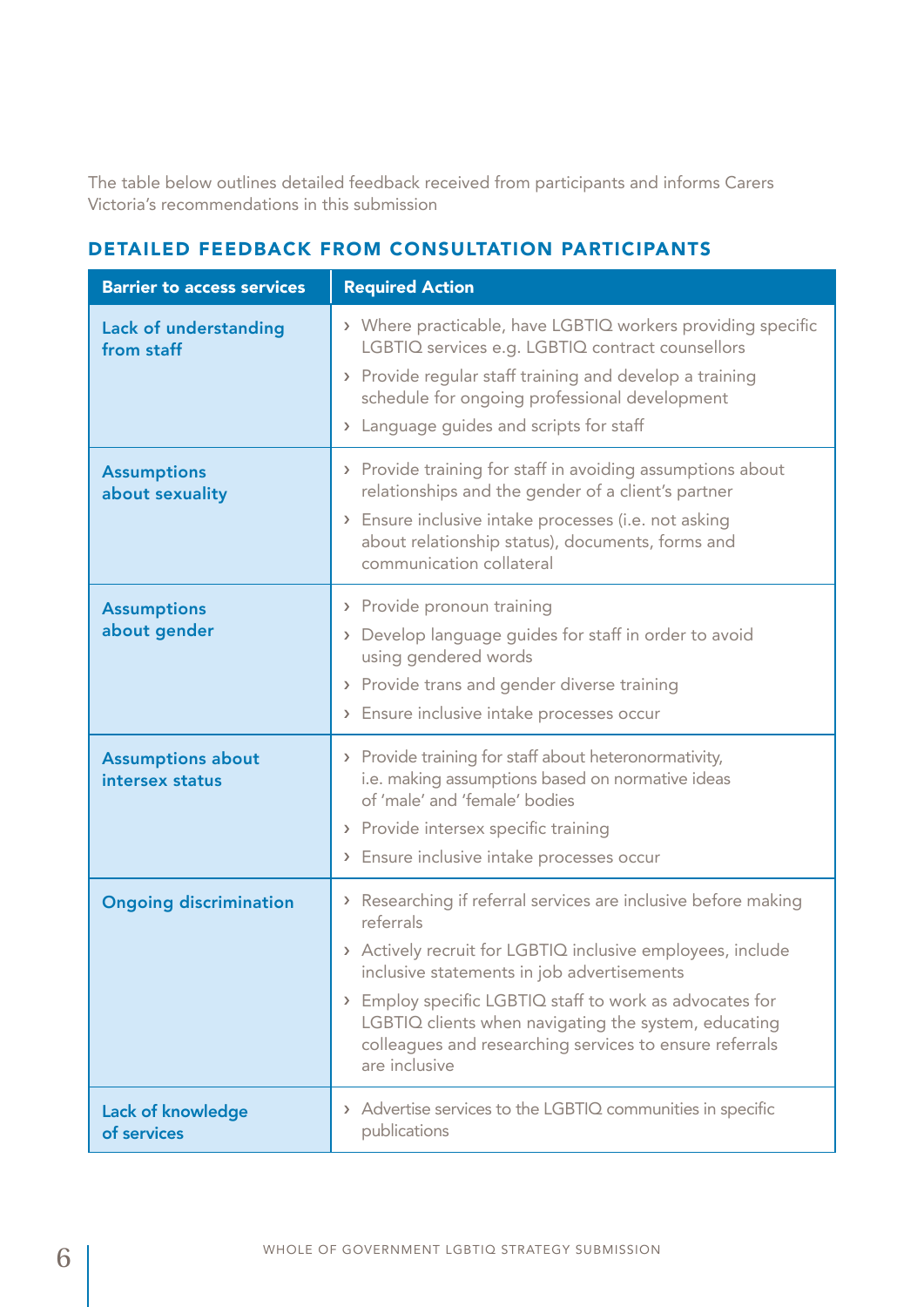| <b>Barrier to access services</b>            | <b>Required Action</b>                                                                                                                                                                                                                                                                                                                                                                                                                    |
|----------------------------------------------|-------------------------------------------------------------------------------------------------------------------------------------------------------------------------------------------------------------------------------------------------------------------------------------------------------------------------------------------------------------------------------------------------------------------------------------------|
| Lack of trust                                | > Ensure organisational representation at LGBTIQ events,<br>such as Midsumma and Pride march<br>> Develop and maintain LGBTIQ stakeholder relationships<br>> Promote stories/case studies about LGBTIQ carers who<br>access our services<br>> Release statements of support regarding relevant issues                                                                                                                                     |
| Societal discrimination                      | > Issue advocacy statements on relevant LGBTIQ issues<br>and topics<br>> Present at conference representing LGBTIQ carer interests<br>> Help other organisations in achieving Rainbow Tick<br>accreditation                                                                                                                                                                                                                               |
| Lack of cultural safety                      | > Ensure all communications are inclusive e.g. diverse<br>pronoun use in publications                                                                                                                                                                                                                                                                                                                                                     |
| Lack of support from<br>family and isolation | > Define care relationships more flexibly to include and<br>capture chosen family, housemates etc.<br>> Systemic advocacy for increased funding and recognition<br>> Attending LGBTIQ events to connect with communities<br>> Facilitate new and support existing Carer Support groups<br>for LGBTIQ carers<br>> Hold events and social opportunities for LGBTIQ carers<br>to connect<br>> Deliver LGBTIQ education sessions on self-care |
| Lack of visibility                           | > Ensure inclusive communications, including gender neutral<br>language and pictures of same gender couples<br>> Specific services for LGBTIQ carers to connect such as<br>LGBTIQ support groups or LGBTIQ carer events                                                                                                                                                                                                                   |
| <b>Reluctance</b><br>to access services      | > Provide additional support to navigate the system<br>> Advertise more broadly in LGBTIQ publications, including<br>definitions of 'carer'                                                                                                                                                                                                                                                                                               |

#### RECOMMENDATION 1

Staff in carer service providers to receive training in LGBTIQ inclusion

#### RECOMMENDATION 2

Carer services to employ LGBTIQ staff to work as advocates for LGBTIQ clients

#### RECOMMENDATION 3

Facilitate new and support existing Carer Support groups for LGBTIQ carers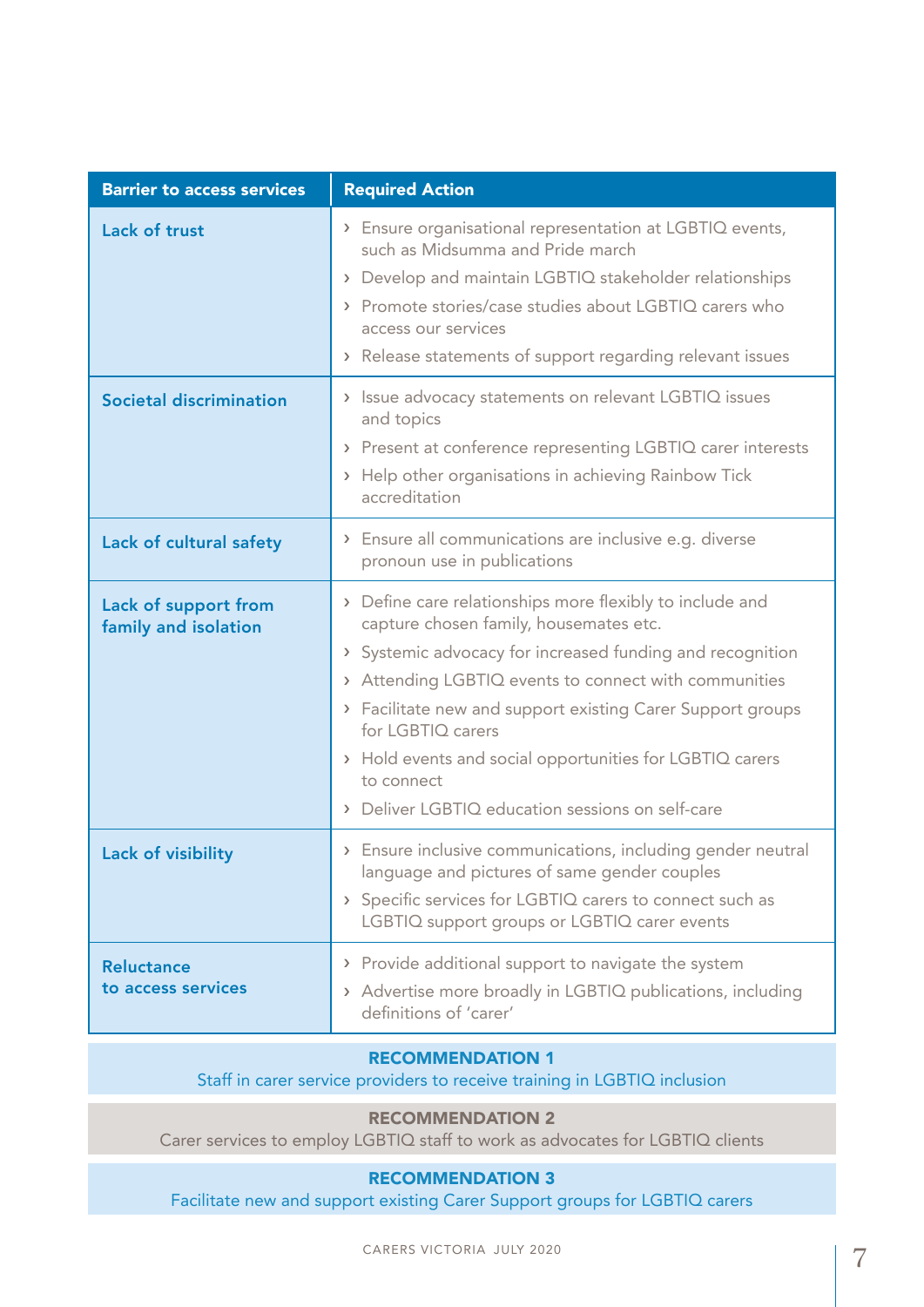## Recommendations for improving availability and access to appropriate respite for LGBTIQ Carers

Respite is a term used which covers a range of supports offered to carers and people receiving care with the aim of supporting and sustaining the care relationship. However, respite is often misunderstood. The following recommendations were developed from research Carers Victoria undertook to find out what would be required for LGBTIQ carers to increase their use of respite services.

- › A campaign reframing 'respite' to help people understand the word and increase awareness of the range of services available.
- › More flexible respite options, for example:
	- program guidelines which include nontraditional forms of respite provided by LGBTIQ specific services
	- flexible intake procedures that allow chosen family and multiple partners to access services
	- pet friendly services
- › Recognition and specific inclusion of LGBTIQ carers in the development of any family and carer strategy, framework, program and service.
- › Peer support services for specific LGBTIQ groups, for example, intersex carers.
- › Training and resources for service provider staff including:
	- Why inclusive practice is important, and why it is not sufficient to treat LGBTIQ communities "like everyone else"
	- Definitions of the acronym (emphasis on trans, gender diverse and intersex)
	- Understanding that LGBTIQ communities are not a homogenous group including information on the difference between sex, gender and sexuality
	- Inclusive language training, including correct pronoun use
	- Guidelines on inclusive communications and intake processes
	- Guidelines on how to run inclusive services such as planned activity groups

#### RECOMMENDATION 4

Resources, funding and promotion provided to increase uptake of flexible respite in LGBTIQ communities

#### RECOMMENDATION 5

Training to be provided to respite service providers on LGBTIQ inclusion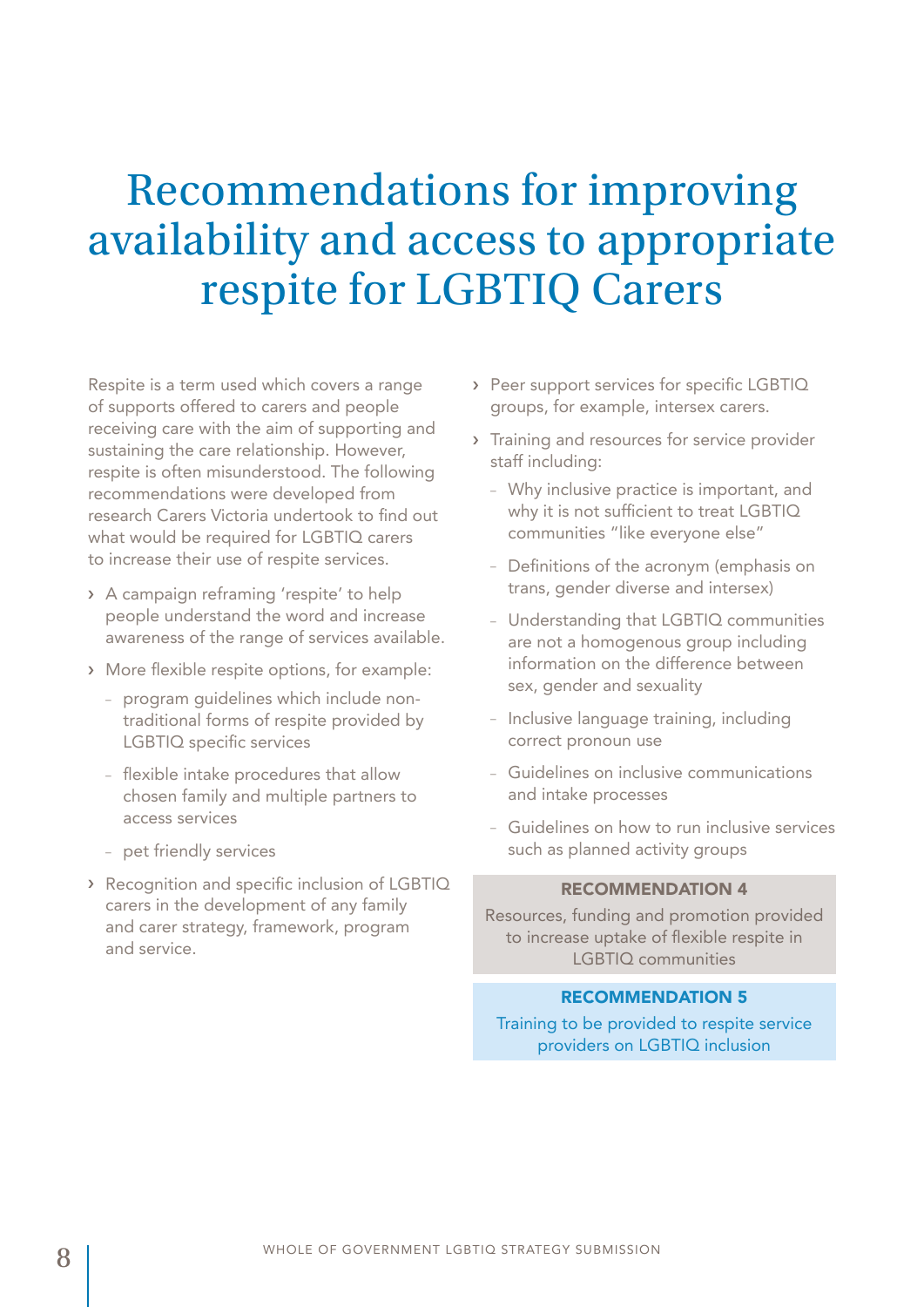How does the government better support LGBTIQ carers in the community?

The top three suggestions raised in the consultations for supporting LGBTIQ carers in the community were:

- 1. Support groups for LGBTIQ carers
- 2. Events and social opportunities for LGBTIQ carers
- 3. LGBTIQ carer education sessions on self-care

#### RECOMMENDATION 6

Events created specifically for LGBTIQ carers

Within the LGBTIQ community, experiences of social isolation are exacerbated by a lack of services catering to their specific needs or being non-inclusive in their service delivery. As stated previously, this increases experiences of discrimination and can delay LGBTIQ carers accessing services which in turn increases social isolation.

Peer support opportunities which cater specifically to LGBTIQ groups are an important means of building connections. It must be acknowledged that differences exist within the LGBTIQ community and they should not be conflated as one homogenous group.

Many members of LGBTIQ communities prefer to access support from LGBTIQ specific services. These services require training on the needs and experiences of carers to help them to identify and support carers who may be attending.

#### RECOMMENDATION 7

Staff in LGBTIQ specific services to receive training on the experiences and needs of carers

#### RECOMMENDATION 8

Communications published to increase the awareness of carer services amongst LGBTIQ communities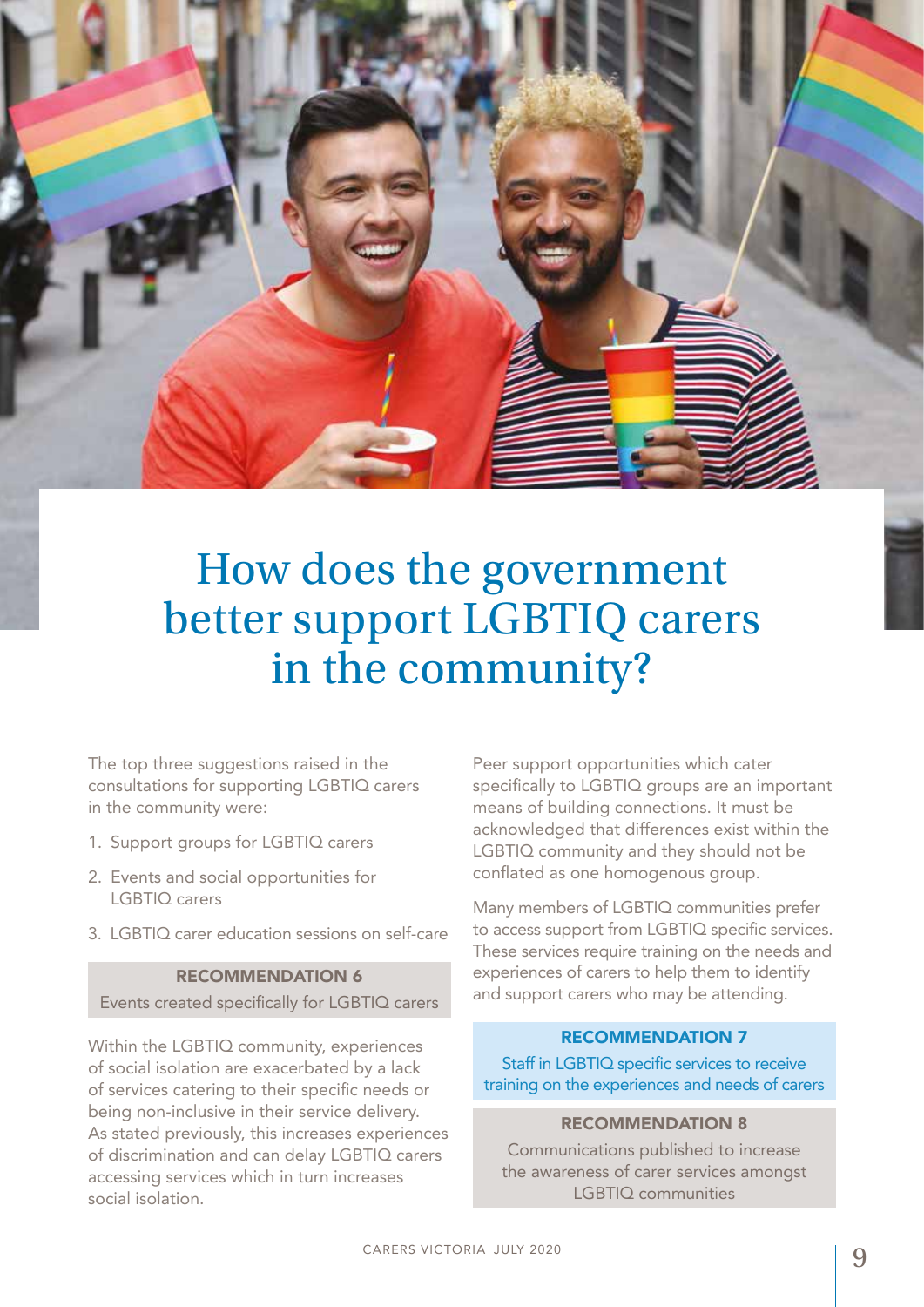

# Further organisational suggestions

- › More regional support
- › Need for broader advocacy for LGBTIQ issues
- › Ensuring intersex is not left out
- › Specific LGBTIQ support workers to help with navigating services
- › More communication about what services exist for the LGBTIQ community
- › Importance of having staff who identify as LGBTIQ to build trust
- › Avoid gendered activities and communications
- › Flexible services
- › Address fear of discrimination

"Having a dedicated worker gives me opportunity to discuss any concerns. A go to person is paramount together with agencies to contact."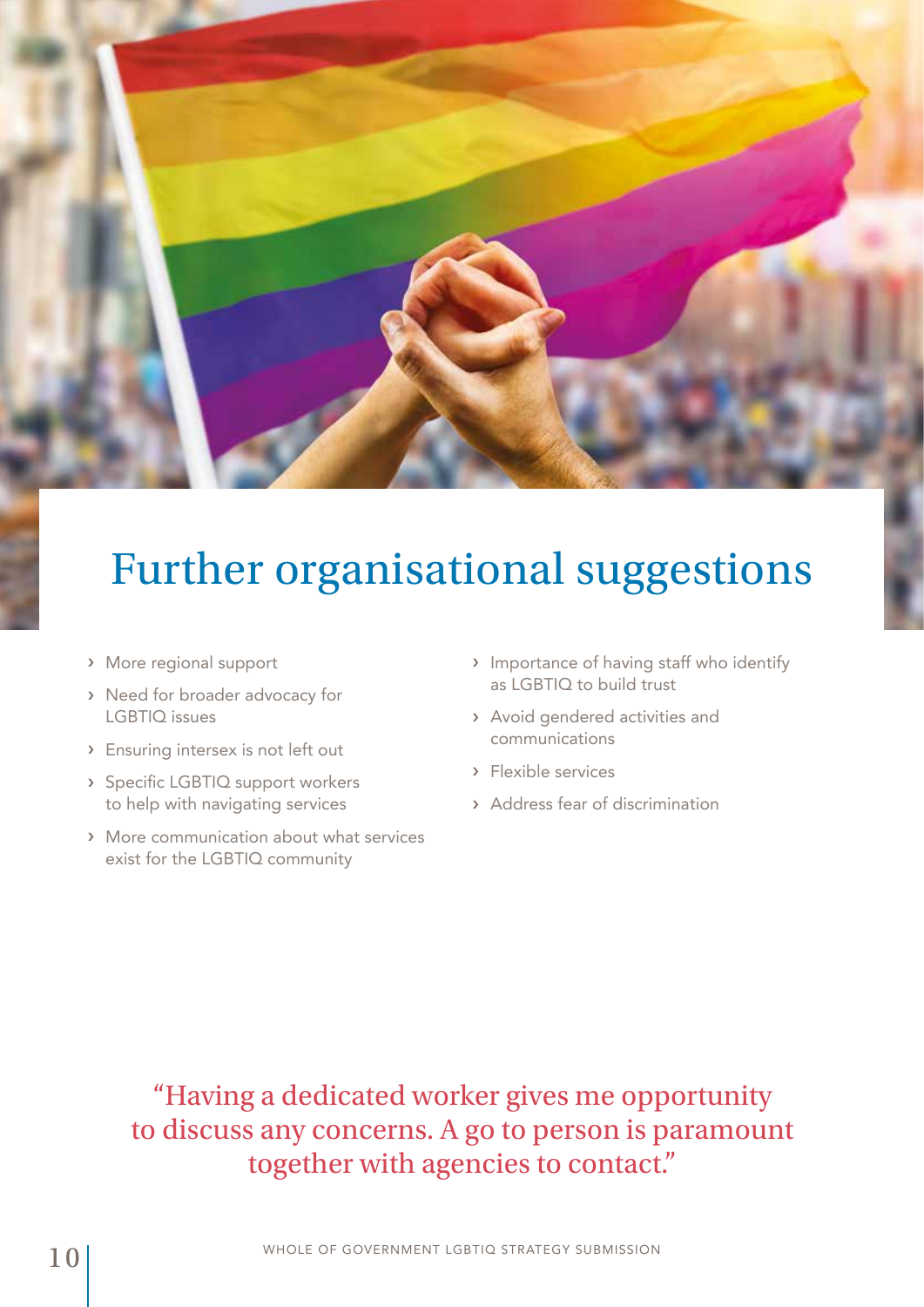Implementation of our eight recommendations will ensure that people from LGBTIQ communities feel safe in accessing carer service providers, and increase awareness of the needs and the supports available for carers in LGBTIQ communities.